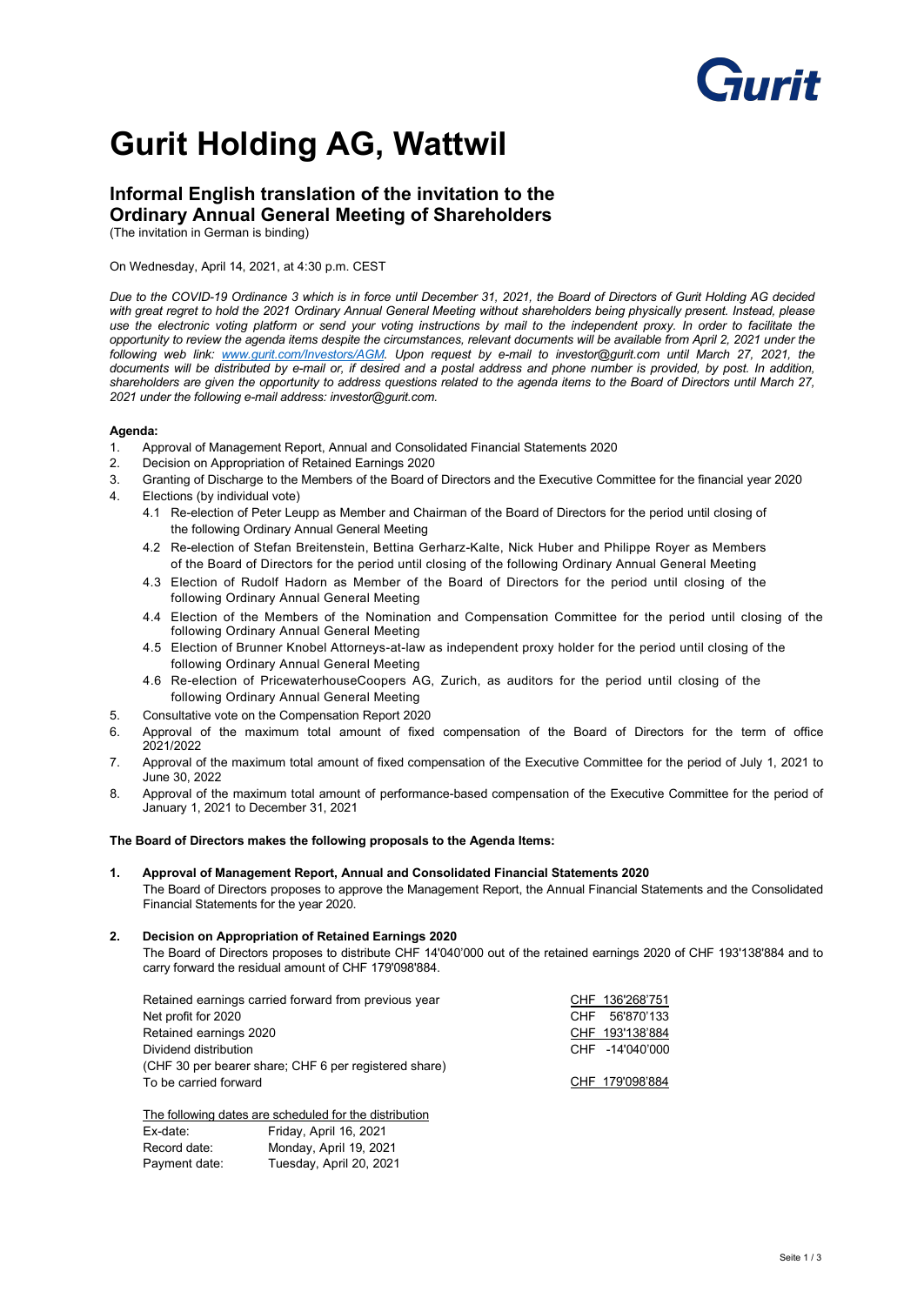

**3. Granting of Discharge to the Members of the Board of Directors and the Executive Committee for the financial year 2020**

The Board of Directors proposes to grant all Members of the Board of Directors and the Executive Committee discharge for the financial year 2020.

#### **4. Elections (by individual vote)**

**4.1 Re-election of Peter Leupp as Member and Chairman of the Board of Directors for the period until closing of the following Ordinary Annual General Meeting**

The Board of Directors proposes to re-elect Peter Leupp as Member and Chairman of the Board of Directors for a further one-year term of office until the closing of the following Ordinary Annual General Meeting.

**4.2 Re-election of Stefan Breitenstein, Bettina Gerharz-Kalte, Nick Huber and Philippe Royer as Members of the Board of Directors for the period until closing of the following Ordinary Annual General Meeting**

The Board of Directors proposes to re-elect the following candidates as Members of the Board of Directors for a further oneyear term of office until the closing of the following Ordinary Annual General Meeting:

- 4.2.1 Stefan Breitenstein 4.2.2 Bettina Gerharz-Kalte
- 
- 4.2.3 Nick Huber
- 4.2.4 Philippe Royer
- **4.3 Election of Rudolf Hadorn as Member of the Board of Directors for the period until closing of the following Ordinary Annual General Meeting**

Rudolf Hadorn was Chief Executive Officer of the Gurit Group from November 2007 to January 2021. From 1989 until 2000 he held several management positions with General Motors. In 2000-2002 he worked for Krone Group in Berlin as CEO and CFO. From 2002 until 2007 he was employed by the Ascom Group in Bern as CFO and later as CEO.

The Board of Directors proposes to elect Rudolf Hadorn as Member of the Board of Directors for a one-year term of office until the closing of the following Ordinary Annual General Meeting.

**4.4 Election of the Members of the Nomination and Compensation Committee for the period until closing of the following Ordinary Annual General Meeting**

The Board of Directors proposes to elect the following candidates as Members of the Nomination and Compensation Committee for a one-year term of office until the closing of the following Ordinary Annual General Meeting 4.4.1 Bettina Gerharz-Kalte (Re-election)

4.4.2 Nick Huber (Re-election)

4.4.3 Peter Leupp (Re-election)

**4.5 Election of Brunner Knobel Attorneys-at-law as independent proxy for the period until closing of the following Ordinary Annual General Meeting**

The Board of Directors proposes to elect Brunner Knobel Attorneys-at-law as independent proxy for the period until the closing of the following Ordinary Annual General Meeting.

**4.6 Re-election of PricewaterhouseCoopers AG, Zurich, as auditors for the period until closing of the following Ordinary Annual General Meeting**

The Board of Directors proposes to re-elect PricewaterhouseCoopers AG, Zurich, as auditors for a one-year term of office until the closing of the following Ordinary Annual General Meeting.

#### **5. Consultative vote on the Compensation Report 2020**

The Board of Directors proposes to consensually take note of the Compensation Report 2020 on the basis of a consultative vote.

#### **6. Approval of the maximum total amount of fixed compensation of the Board of Directors for the term of office 2021/2022**

The Board of Directors proposes to approve a maximum total amount of fixed compensation for the Members of the Board of Directors (6 Members including Chairman) of CHF 720'000 plus CHF 461'000 for the allocation of 175 bearer shares of the Company for the period until the next Ordinary Annual General Meeting 2022. The amount for the 175 bearer shares was calculated based on a share price of CHF 2'633 per share. This corresponds to the average closing share price of the month of January 2021. As the stock exchange price is subject to fluctuations, the value of the 175 bearer shares might be higher or lower than the amount of CHF 461'000 on the settlement date in April 2022.

**7. Approval of the maximum total amount of fixed compensation of the Executive Committee for the period of July 1, 2021 to June 30, 2022**

The Board of Directors proposes to approve a maximum total amount of fixed compensation for the Executive Committee (9 Members including CEO) of CHF 3'250'000 for the period from July 1, 2021 to June 30, 2022.